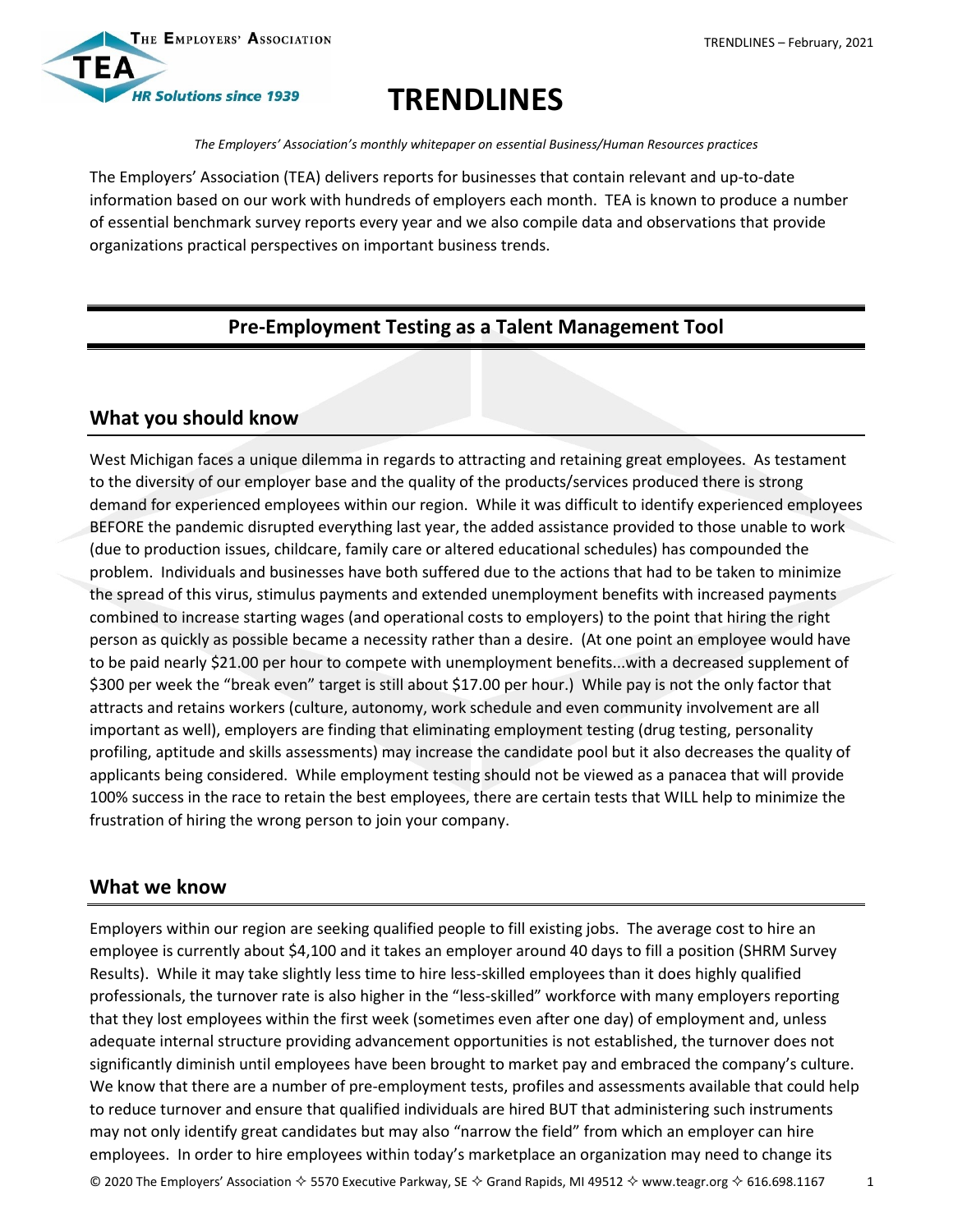philosophy about how many individuals must be seen before one hires. We recently worked with an organization that WANTED to interview 3 – 5 candidates before hiring an individual but ended up hiring a highly-qualified candidate whom was the first to be interviewed (in part due to the information they received about the candidate from past employers, from individuals familiar with the person's work and accomplishment AND due to the validation provided by a personality profile). 80% of Fortune 500 companies use pre-employment testing to help qualify their talent pool with 97% of hiring professionals setting the quality of hire as their top business priority (The Complete Guide to Pre-Employment Testing, September, 2019). Thus far in 2021, TEA has experienced utilization of pre-employment testing double over the last year and almost double again over 2019 utilization. Some of the different types of pre-employment testing used by employers would include:

- A. Job Knowledge Tests and Situational Judgment Tests can be used when PROVEN EXPERIENCE is required to perform a job or insight into how an individual might prioritize different tasks is needed. It is important to use SPECIFIC EXAMPLES of the knowledge actually required within the job in these tests rather than developing examples that may or may not ever be used within the job.
- B. Personality Profiles can be used to determine an individual's characteristics in terms of assertiveness, communication, attention to detail and orientation towards process, focus or tradition. Care must be taken to avoid using these instruments as an "absolute litmus" rather than as an "initial indicator of success which should be clarified during the interview process" as claims of discrimination can be brought against such tools if used exclusively to make a hiring decision. This impact can be reduced by comparing a candidate's profile against a "job profile" completed by a successful incumbent or a hiring team that has identified what is needed.
- C. Skills such as manual dexterity, word processing ability, spreadsheet utilization and proficiency in a secondary language can easily be objectively measured by established instruments.
- D. Drug Testing (pre-employment) and physical examinations (post-offer) can be used to identify an individual's ability to perform the essential functions of a job. Some employers are steering away from these tests due to a perceived inability to enforce results without the potential of discrimination but they are still valuable IF employers focus upon job-relatedness and the ability to perform safely and effectively when working.
- E. Background Checks validating what an individual says about his/her work experience and verifying that people have not disqualified themselves from being hired by a job-related misstep in the past – are often forgotten as an assessment tool but are critical in finding qualified employees.

While any of the tests or assessments available to employers can help to identify a better, more qualified candidate, employers may need to change how they view the interview process if they want to act quickly during these difficult times as the instruments help to "pre-qualify" candidates so while those presented for interview may be more qualified there will probably be a smaller pool from which to choose.

#### **What it means**

A reduced applicant pool means that fewer candidates are available when employers are seeking to fill job openings. Appropriate pre-employment tests can be used to maximize the quality of candidates interviewed by departmental leadership BUT the established mindset of "I must see at least three people before I hire someone" may also need to be altered. It is the responsibility of Human Resources to identify qualified candidates and reduce "bad hires" as bringing in "the wrong person" costs not only time and money but also can have a significant negative impact on team productivity. Rosemary Haefner, Chief HR Officer at CareerBuilder appropriately stated that "It is important to note there is a ripple effect with bad hires. Disengagement is contagious – poor performers lower the bar for other workers on their teams and their bad